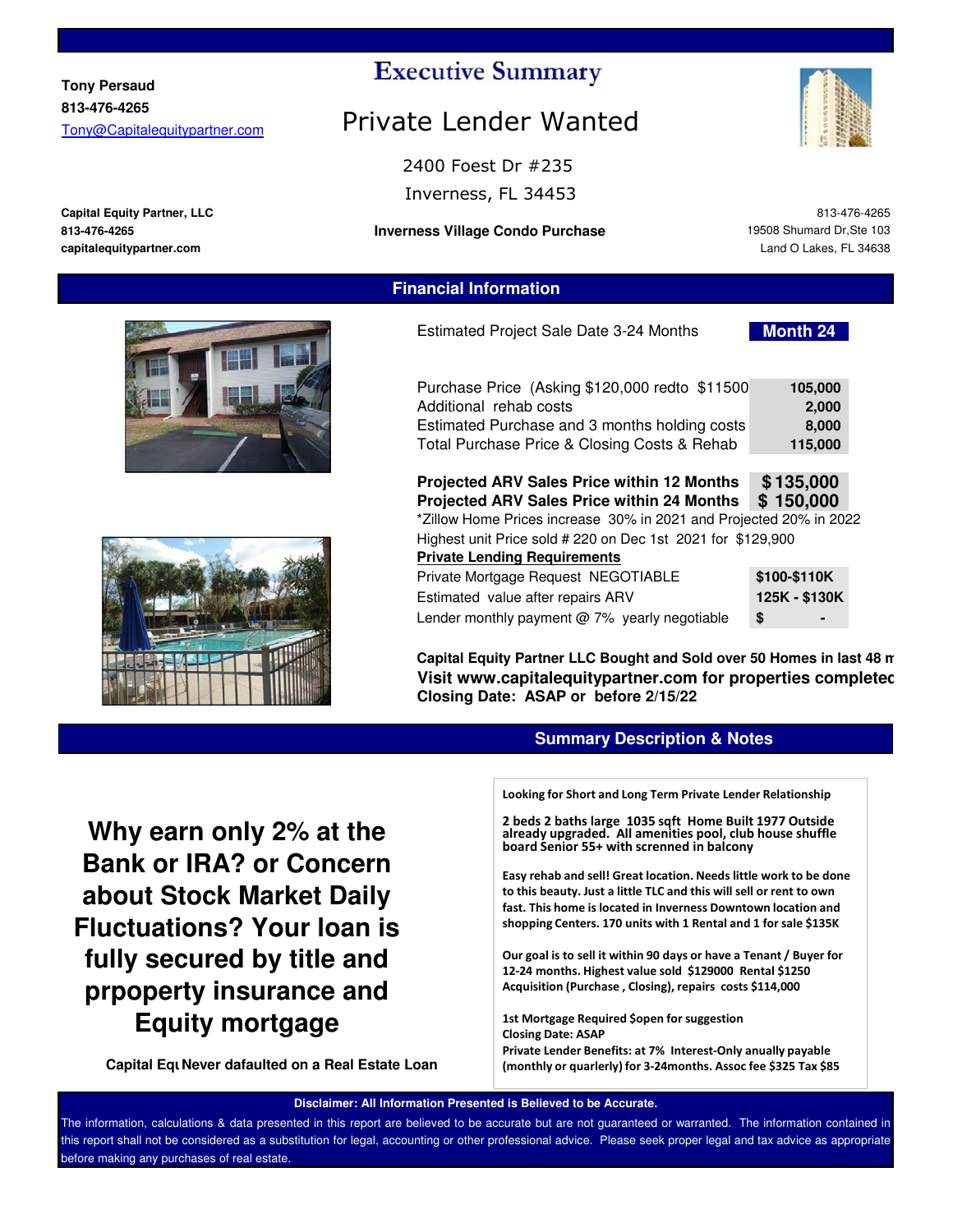# **Property Photos**





**Enter Description**





**Projection 20% increse 2022 30% increase in 2021**



**Enter Description Enter Description**



**Kitchen needs ugrades**



**Enter Description Screen Patio porch** 

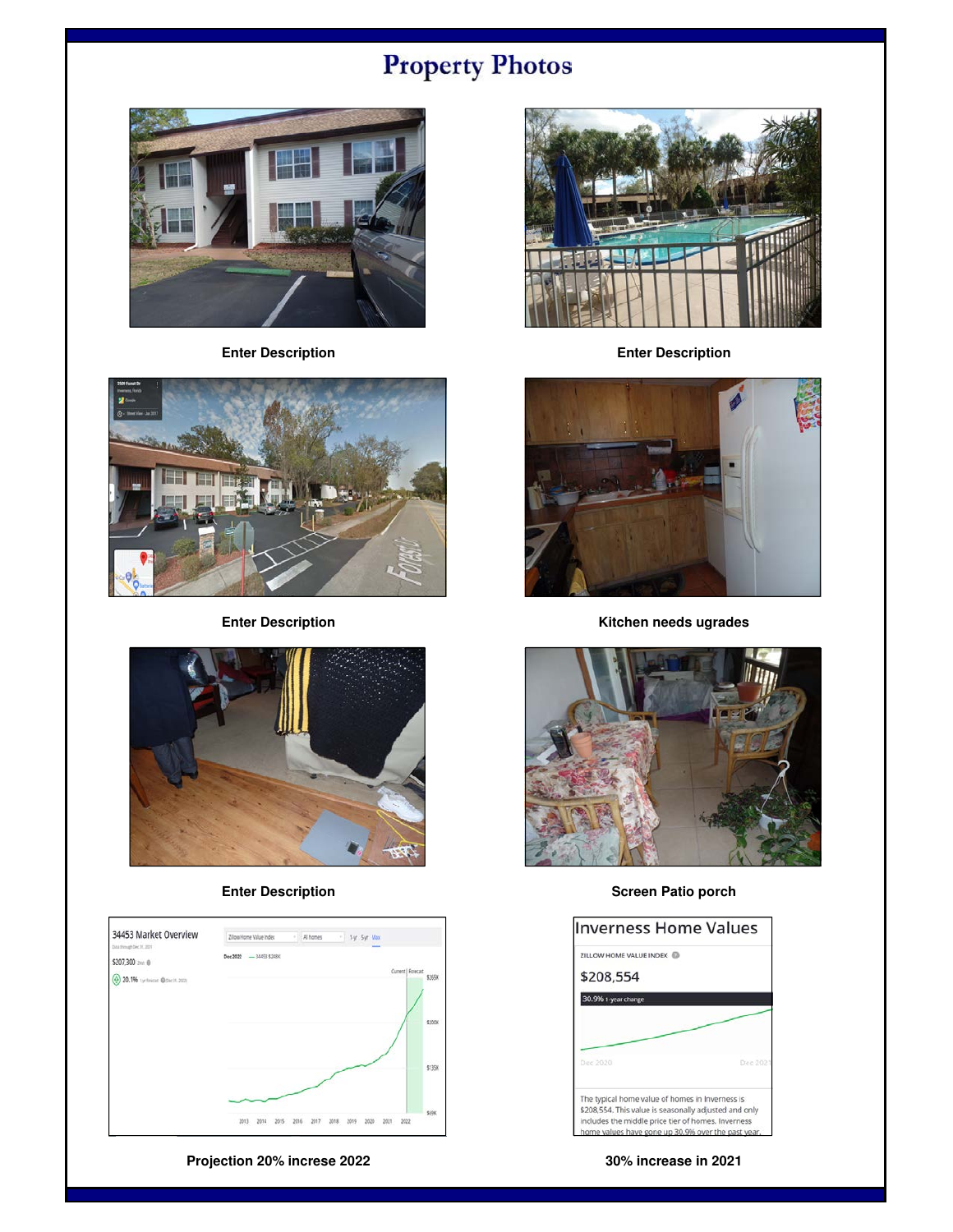### **Tony Persaud** 813-476-4265

**1**

### **Inverness 2400 Forest Dr unit 230**

| Sales Date       | December 1, 2021 |  |
|------------------|------------------|--|
| Sales Price      | \$<br>129,900    |  |
| Year Built       |                  |  |
| Bedrooms         | o                |  |
| <b>Bathrooms</b> | n                |  |
| Sa Ft            |                  |  |



## **2**

### **Inverness 2400 Forest unit 160**

| Sales Date         | July 1, 2021  |
|--------------------|---------------|
| <b>Sales Price</b> | \$<br>115,000 |
| Year Built         | 0             |
| <b>Bedrooms</b>    | 0             |
| <b>Bathrooms</b>   | 0             |
| Sq Ft              |               |



### **3**

### **2400 Forest dr unit 124**

### **Inverness**

| Sales Date       | August 1, 2021 |  |
|------------------|----------------|--|
| Sales Price      | \$<br>105,000  |  |
| Year Built       | 0              |  |
| Bedrooms         | 0              |  |
| <b>Bathrooms</b> | ŋ              |  |
| Sa Ft            |                |  |



### **4**

### **Inverness 2400 Forest Dr unit 235 SUBJECT**

| Sales Date                      | January 1, 2022      |
|---------------------------------|----------------------|
| Sales Price                     | \$                   |
| Year Built                      | 0                    |
| Bedrooms                        | 0                    |
| <b>Bathrooms</b>                | Subject sale pending |
| For sale \$120K/\$115K<br>Sa Ft |                      |



|                                                                | \$115,000 2se 2si 1,035 set annual |
|----------------------------------------------------------------|------------------------------------|
| 2400 Forest Dr #235, Inverness, FL 34453                       |                                    |
| <b>Bristmale Stat - Silbit - Britishinger Stativic - Apply</b> |                                    |
| <b>O</b> Messare                                               | <b>Request Info</b>                |
|                                                                |                                    |
| <b>Property Details</b>                                        |                                    |
| Home Value (\$/Soh)                                            | \$11/Soft                          |
|                                                                |                                    |
| Home Value Estimate <sup>®</sup>                               | STAX - \$155K (sinclar)            |
| HOA Fees                                                       | \$325/Month                        |
| Property Type                                                  | El Condominium                     |

 $754$  Sqt

Lot Size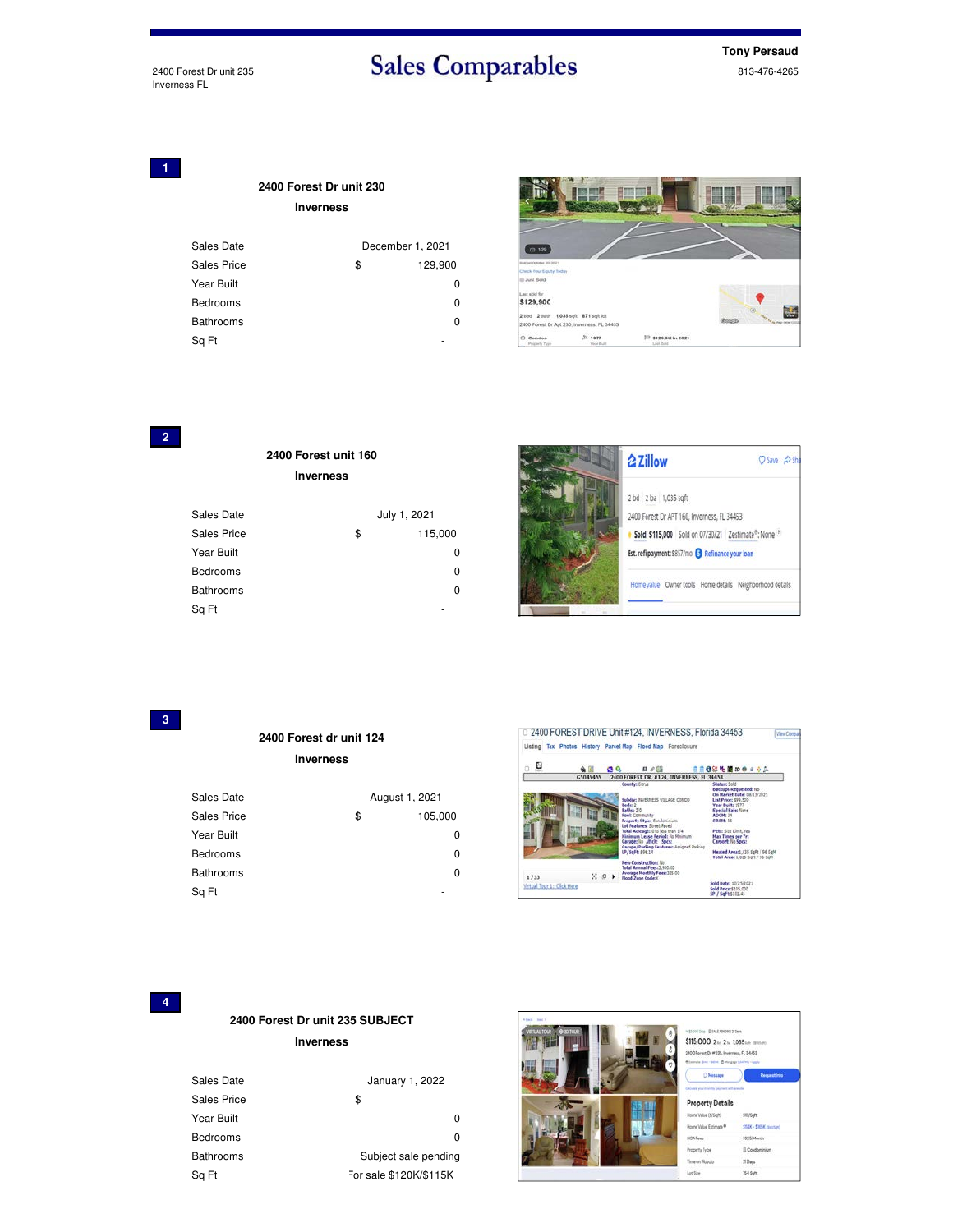2400 Forest Dr unit 235 Inverness FL

# Sales Comparables Tony Persaud

### **5**

**2400 Forest Dr unit 228**

**Inverness**

| Sales Date                  | February 1, 2022 |  |
|-----------------------------|------------------|--|
| Sales Price<br>\$           |                  |  |
| Year Built                  | ?                |  |
| Bedrooms                    | ?                |  |
| <b>Bathrooms</b>            | ?                |  |
| For Sale \$135,000<br>Sq Ft |                  |  |



**6**

**Inverness 2400 Forest Dr unit 206**

| January 1, 2022  |
|------------------|
| \$               |
| ?                |
| ?                |
| ?                |
| For renat \$1250 |
|                  |



**7**

### **Conmmunity association**

**Inverness**

| Sales Date       | February 1, 2022 |
|------------------|------------------|
| Sales Price      | \$               |
| Year Built       | ?                |
| <b>Bedrooms</b>  | ?                |
| <b>Bathrooms</b> | ?                |
| Sq Ft            | Association      |



### **8**

**Inverness 170 units Complex Condo 2400 Forest**

| Sales Date       | February 1, 2022 |
|------------------|------------------|
| Sales Price      | \$               |
| Year Built       | ?                |
| Bedrooms         | ?                |
| <b>Bathrooms</b> | ?                |
| Sa Ft            | Subject          |

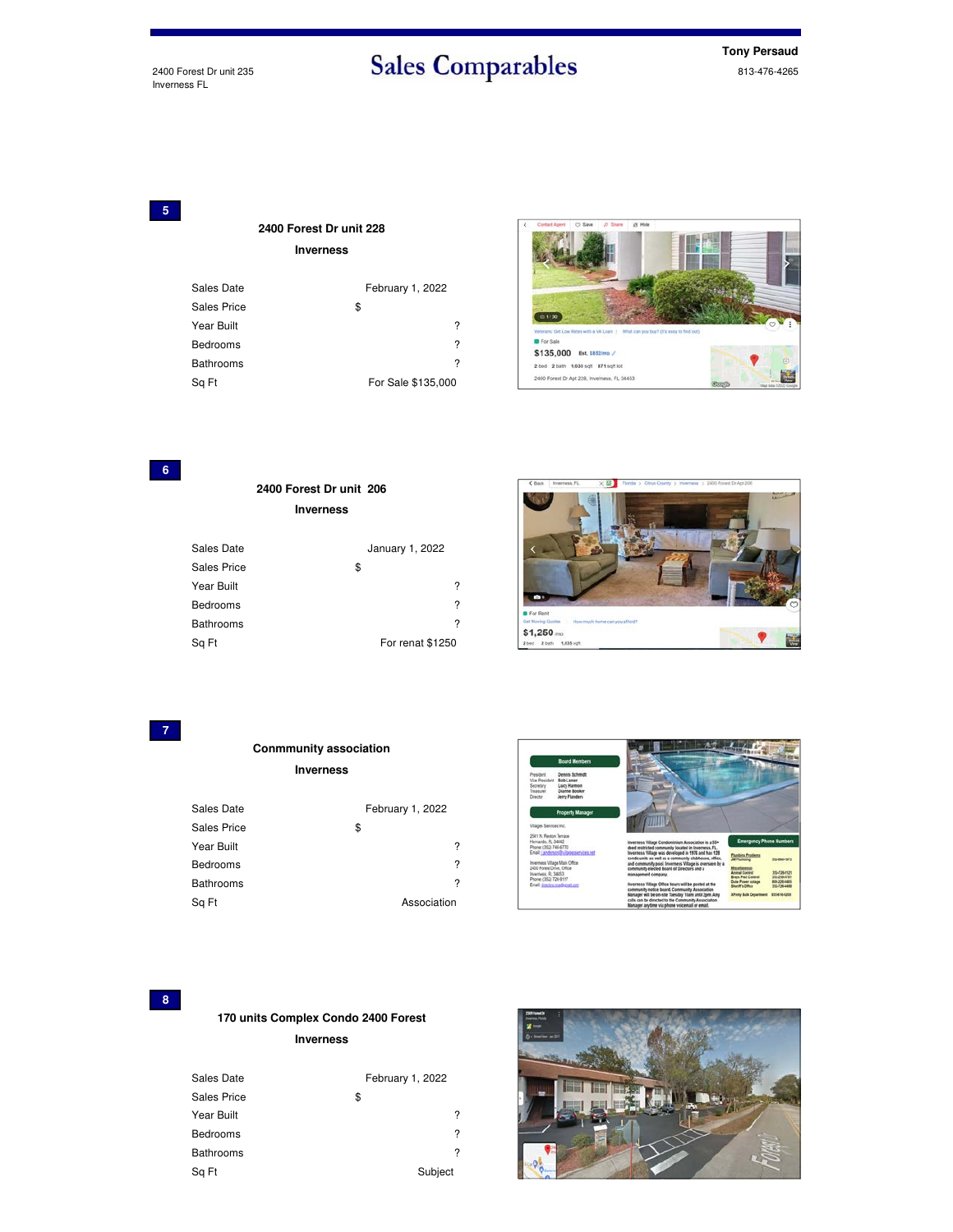# **Notes and Discussion**



### Notes.... Looking For a Private Lender for CAPITAL EQUITY PARTNER, LLC Real Estate Lending opportunity

Managing Partner, Tony Persaud, has been in real estate and investment and mortgage Business for 30 years in the Tampabay Area. Looking to expand our opportunities with new private money lenders. We are seeking private lenders that want to invest in funding real estate deals; which we buy and rehab in Tampa Bay Area in Hillsborough, Pasco, Hernando and Pinellas counties and some areas in Florida.

Are you tired of getting 2% of annual interest in your savings account or CDs; or tired of the ups and downs in the stock market?!!! If you have funds available in cash, through your self-directed IRA or an old 401k plan to invest in real estate, WE CAN HELP!!! We only purchase properties where the purchase price and renovation costs will not be more than 80% loan-to-value of today's market value backed by an Professional appraisal. Therefore, this will give you a 7-10 % Safety of return in your initial investment; which also will be secured by a collateralized by a mortgage giving you comfort and security in your investment. Each Real Estate will on individual formed LLC.

A professional attorney or title company will issue title insurance, hazard insurance, and all other required legal documents on the purchase transaction.

### Name? How much money can you lend? What interest rate do you need to earn? Your phone number? Email Address? What are your terms and requirements? **Other Notes?**

**As a reminder current cd's and money market for 36 months is about 2%. Investment terms 3- 36 months with a high safe rate of retun monthly and or accrued on terms ranging from 7% to 10%** 

**Example of different rates of compounding at 2%, 5%, 10% over 60 months \$100,000 at 2 % for 60 months compounding is \$110,408 = \$10,408 \$100,000 at 5 % for 60 months compounding is \$126,628 = \$26,628 \$100,000 at 10% for 60 months compounding is \$161,051 = \$61,051**

# **Capital Equity Partner, LLC**

Tony Persaud

**813-476-4265**

813-476-4265

Capitalequitypartner16@gma

**19508 Shumard Dr,Ste 103 Land O Lakes, FL 34638**



**capitalequitypartner.com**